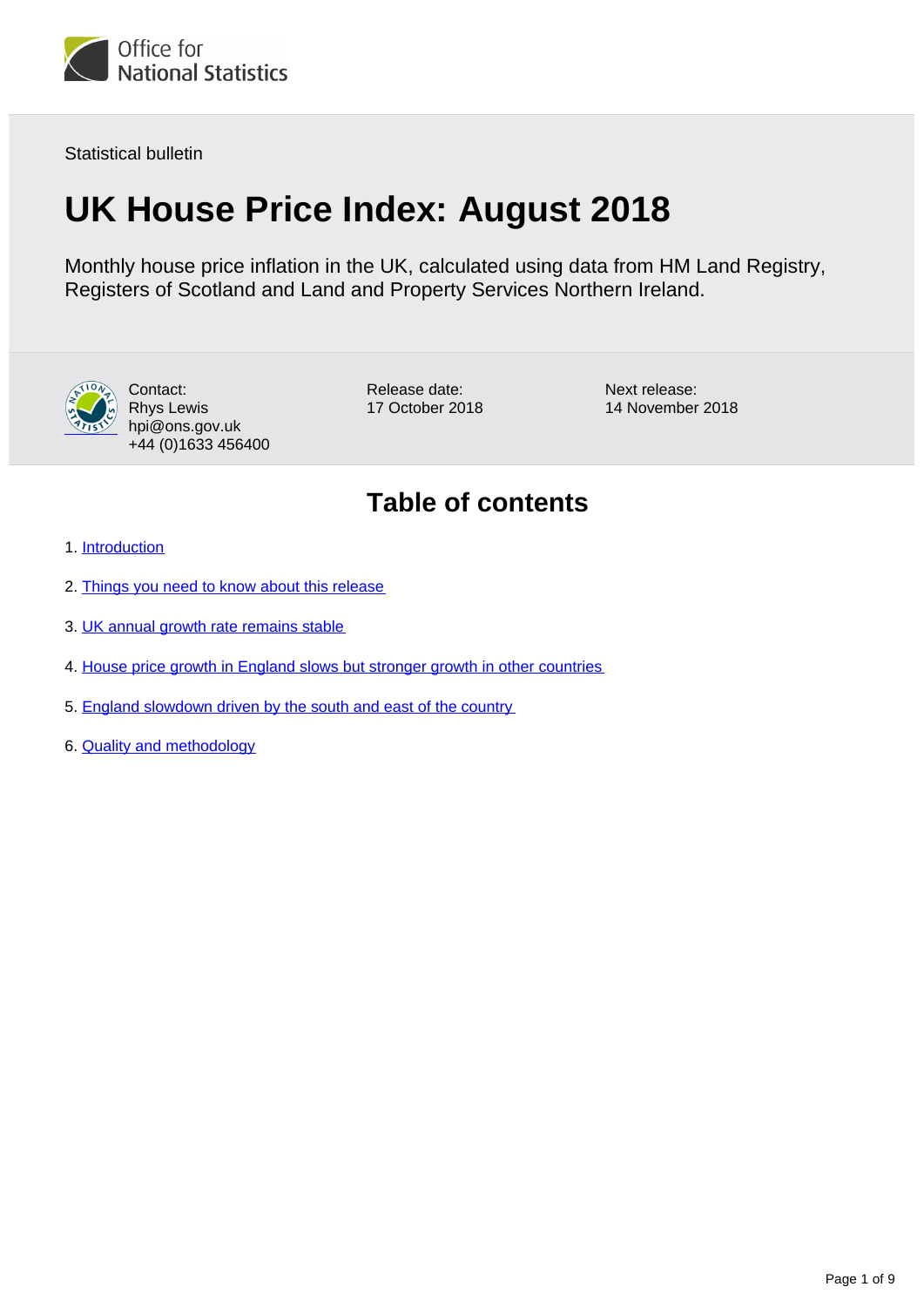# <span id="page-1-0"></span>**1 . Introduction**

This is a high-level summary of the UK House Price Index (HPI). For full details, including commentary, historical data tables and analytical tools, please see the [main publication of the House Price Index,](https://www.gov.uk/government/collections/uk-house-price-index-reports) published today (9: 30am, 17 October 2018) by HM Land Registry on the GOV.UK website.

### <span id="page-1-1"></span>**2 . Things you need to know about this release**

The [Office for Statistics Regulation](https://www.statisticsauthority.gov.uk/) has designated the UK House Price Index as a [National Statistic](https://www.statisticsauthority.gov.uk/about-the-authority/uk-statistical-system/types-of-official-statistics/). A letter from [the Director General for Regulation](https://www.statisticsauthority.gov.uk/correspondence/uk-house-price-index-statistics-national-statistics-confirmation/) details the actions that were taken to meet the requirements as set out in the UK HPI [assessment report.](https://www.statisticsauthority.gov.uk/publication/uk-and-northern-ireland-house-price-indices-phase-2-hm-land-registry-and-partners/)

House price inflation is the rate at which the prices of residential properties purchased in the UK rise and fall. The UK House Price Index (HPI) is a joint production by HM Land Registry, Land and Property Services Northern Ireland, Office for National Statistics and Registers of Scotland.

The UK HPI, introduced in June 2016, includes all residential properties purchased for market value in the UK. However, as sales only appear in the UK HPI once the purchases have been registered, there can be a delay before transactions feed into the index. As such, caution is advised when interpreting price changes in the most recent periods as they can be revised. Further information is provided in our [revision policy.](https://www.gov.uk/government/publications/about-the-uk-house-price-index/about-the-uk-house-price-index)

### <span id="page-1-2"></span>**3 . UK annual growth rate remains stable**

Average house prices in the UK have increased by 3.2% in the year to August 2018 (down from 3.4% in July 2018), remaining broadly stable at a national level since April 2018 (Figure 1).

Over the past two years, there has been a slowdown in UK house price growth, driven mainly by a slowdown in the south and east of England. The lowest annual growth was in London, where prices decreased by 0.2% over the year, down from being unchanged (0.0%) in the year to July 2018.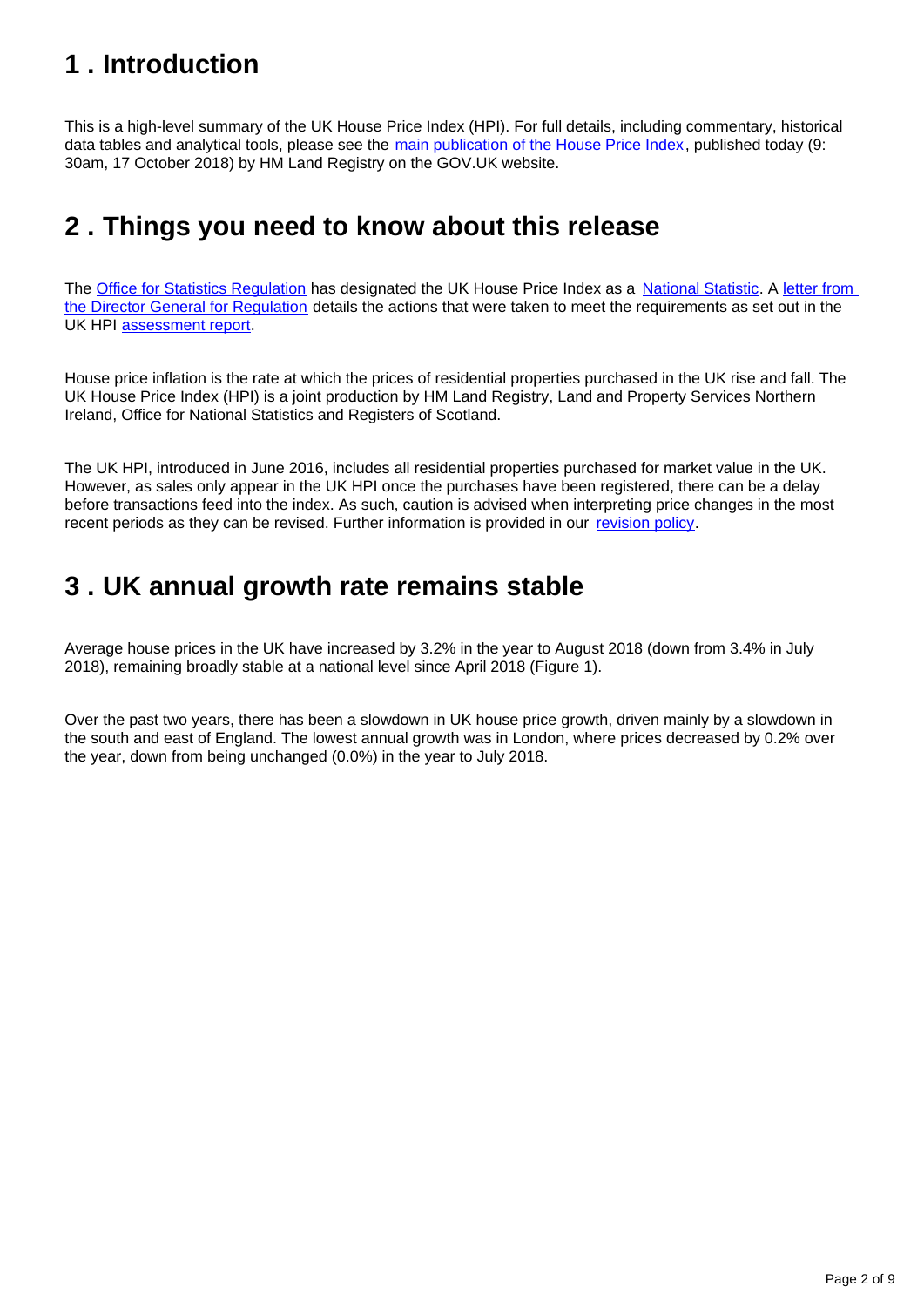### **Figure 1: Annual house price rates of change, UK all dwellings from January 2006 to August 2018** Figure 1: Annual house price rates of change, UK all dwellings from January 2006 to August 2018



**Source: HM Land Registry, Registers of Scotland, Land and Property Services Northern Ireland and Office for National Statistics**

#### **Notes:**

- 1. Not seasonally adjusted.
- 2. The [full HPI release](https://www.gov.uk/government/collections/uk-house-price-index-reports) is available to download from HM Land Registry at GOV.UK.

The average UK house price was £233,000 in August 2018. This is £7,000 higher than in August 2017 and £1,000 higher than last month (Figure 2). On a non-seasonally adjusted basis, average house prices in the UK increased by 0.2% between July 2018 and August 2018, compared with an increase of 0.5% in average prices during the same period a year earlier (July 2017 and August 2017). On a seasonally adjusted basis, average house prices in the UK increased by 0.3% between July 2018 and August 2018 (series available in data [downloads](https://www.gov.uk/government/statistical-data-sets/uk-house-price-index-data-downloads-august-2018)).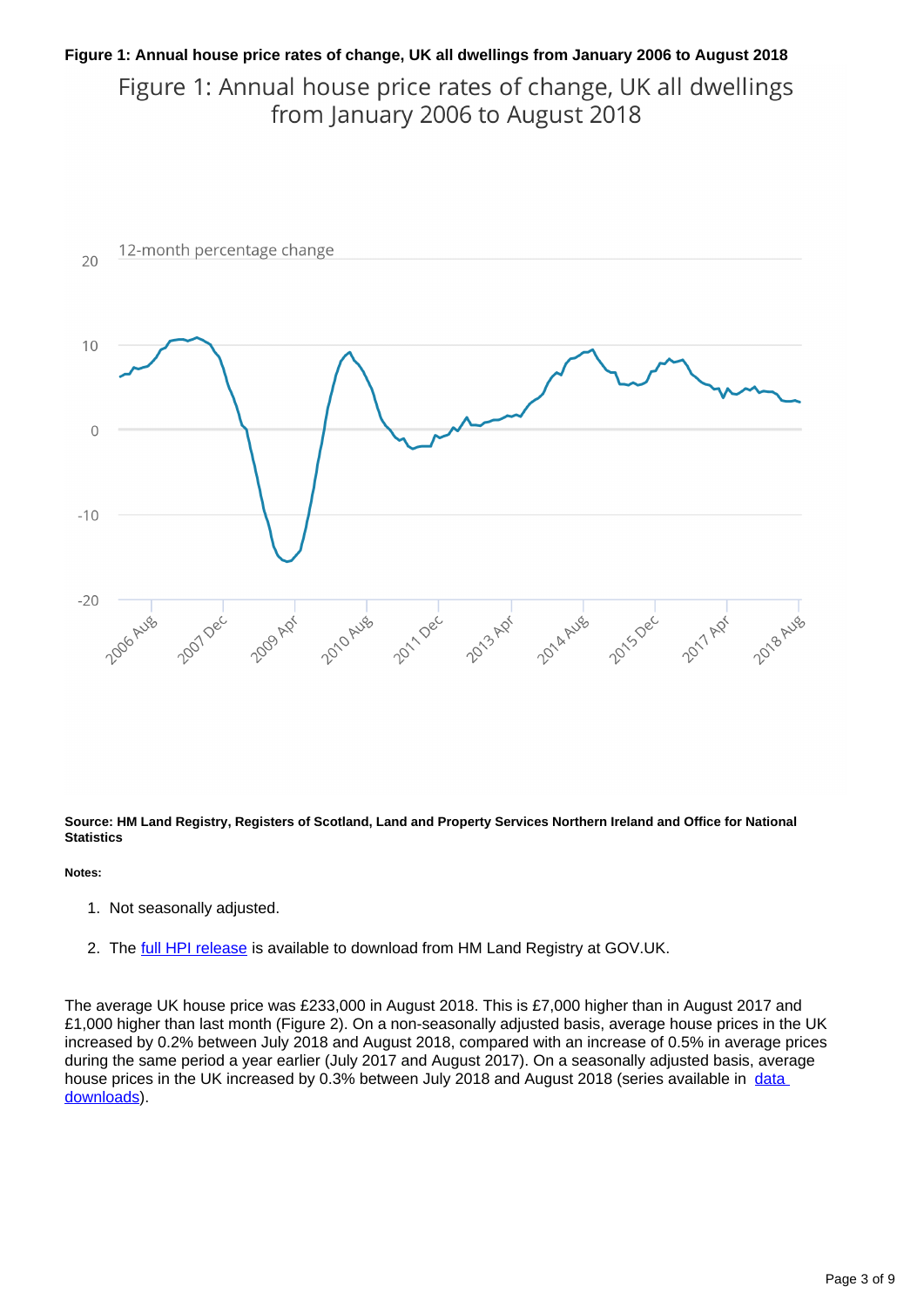### **Figure 2: Average UK house price, January 2005 to August 2018**

Figure 2: Average UK house price, January 2005 to August 2018



**Source: HM Land Registry, Registers of Scotland, Land and Property Services Northern Ireland and Office for National Statistics**

### **Notes:**

- 1. Not seasonally adjusted.
- 2. The [full HPI release](https://www.gov.uk/government/collections/uk-house-price-index-reports) is available to download from HM Land Registry at GOV.UK.

### <span id="page-3-0"></span>**4 . House price growth in England slows but stronger growth in other countries**

House prices in England increased by 2.9% in the year to August 2018, down from 3.3% in the year to July 2018, with the average price in England now £250,000. House prices in Wales increased by 6.2% over the last 12 months to reach £162,000. In Scotland, the average price increased by 4.1% over the year to stand at £153,000. The average price in Northern Ireland currently stands at £133,000, an increase of 4.4% over the year to Quarter 2 (Apr to June) 2018.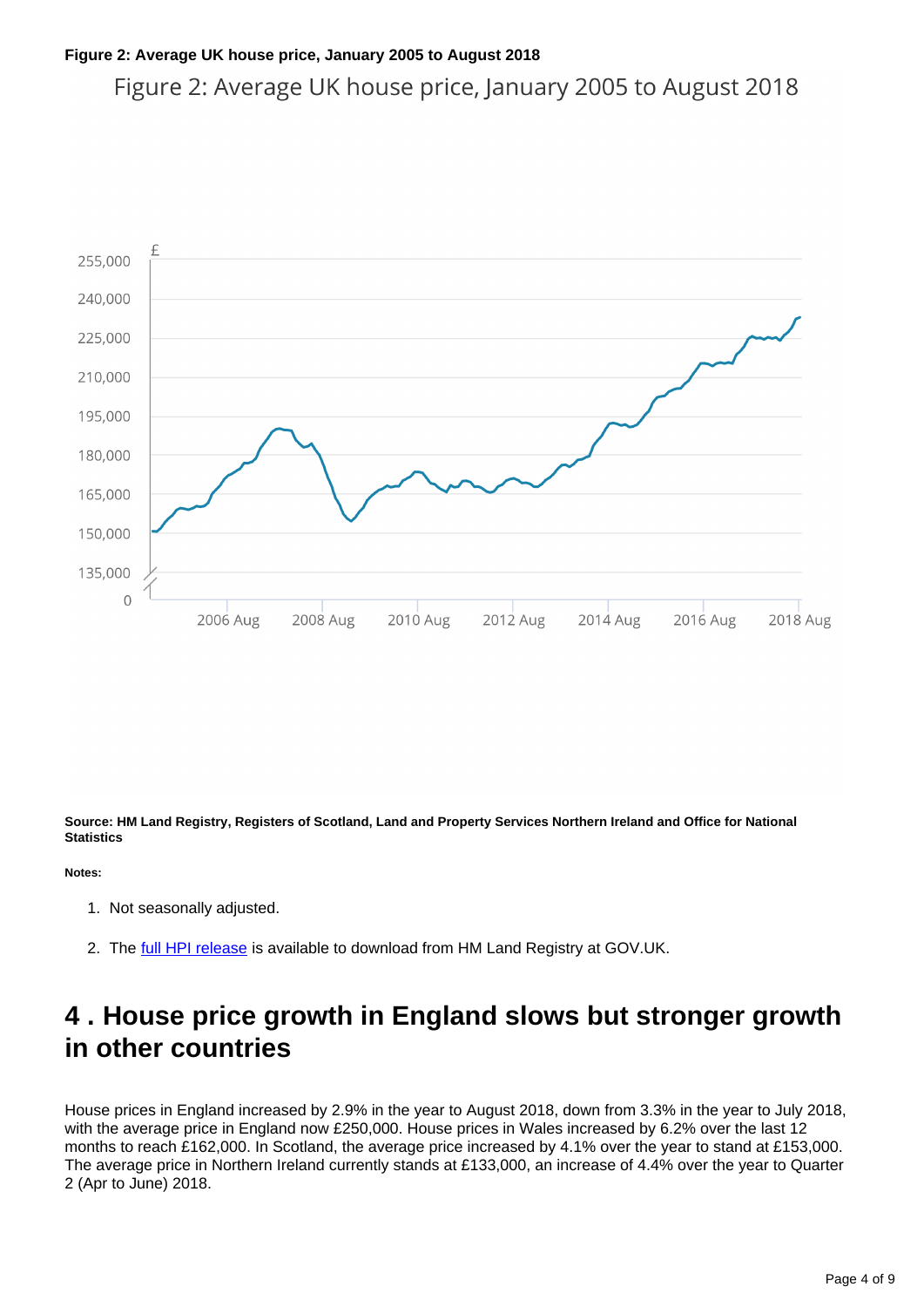# **Figure 3: Average house price, by UK country, January 2005 to August 2018**

Figure 3: Average house price, by UK country, January 2005 to August 2018



**Source: HM Land Registry, Registers of Scotland, Land and Property Services Northern Ireland and Office for National Statistics**

#### **Notes:**

- 1. Not seasonally adjusted.
- 2. The [full HPI release](https://www.gov.uk/government/collections/uk-house-price-index-reports) is available to download from HM Land Registry at GOV.UK.
- 3. Northern Ireland data are only available on a quarterly basis. Northern Ireland data are copied forward until the next quarter's data are available.

# <span id="page-4-0"></span>**5 . England slowdown driven by the south and east of the country**

House prices in the south and east of England increased by 1.6% in the year to August 2018, compared with growth of 5.8% in the midlands and 3.4% in the north of England. While the annual growth rates of the midlands and the north of England have remained broadly stable over the past two years, the south and east of England has witnessed a sustained slowdown.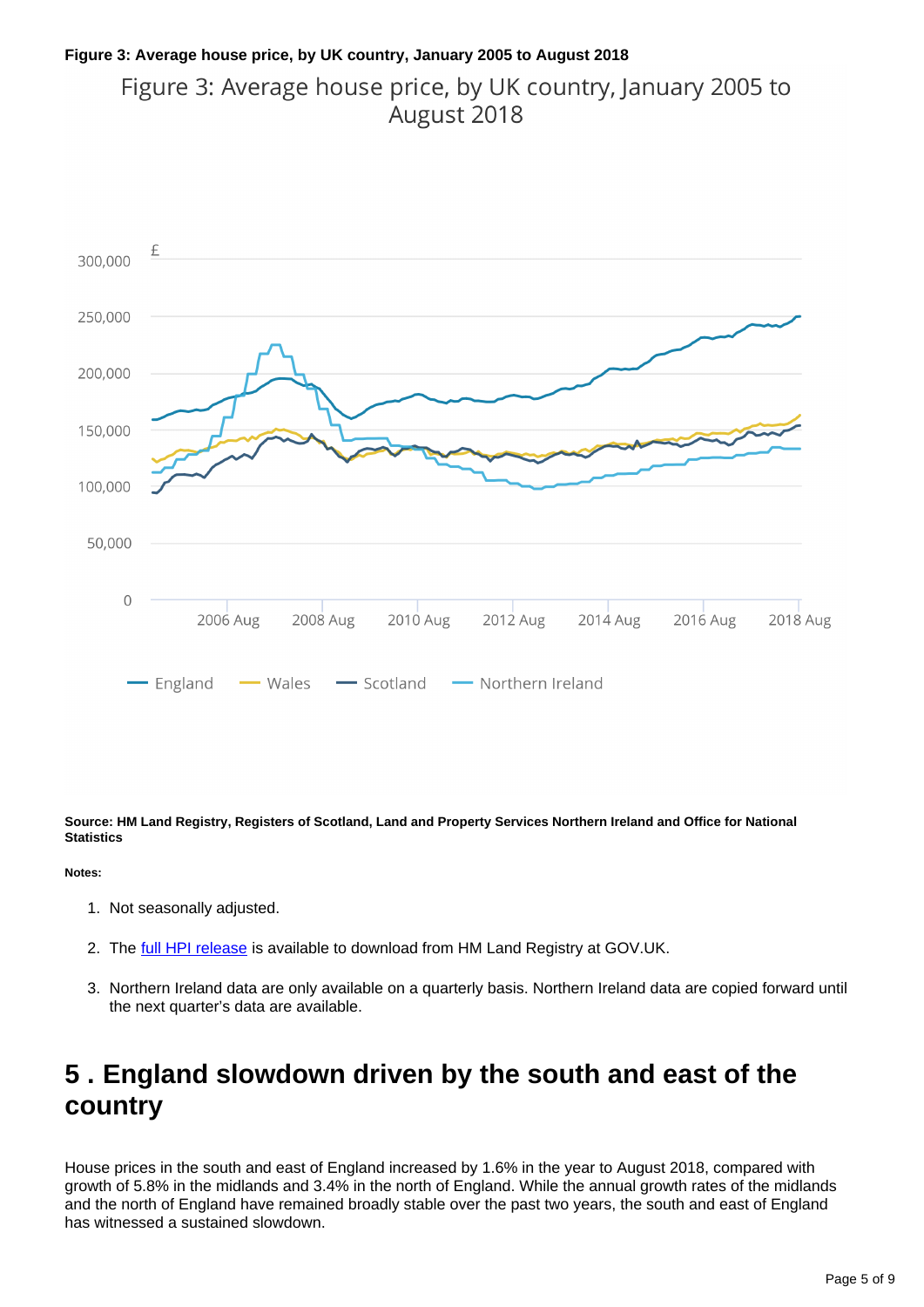#### **Figure 4: Annual house price rates of change, midlands, north of England, south and east of England, from January 2016 to August 2018**

Figure 4: Annual house price rates of change, midlands, north of England, south and east of England, from January 2016 to August 2018



#### **Source: HM Land Registry and Office for National Statistics**

#### **Notes:**

- 1. Not seasonally adjusted.
- 2. The [full HPI release](https://www.gov.uk/government/collections/uk-house-price-index-reports) is available to download from HM Land Registry at GOV.UK.
- 3. North of England includes North East, North West and Yorkshire and The Humber.
- 4. Midlands includes East Midlands and West Midlands.
- 5. South and east of England includes South East, South West, East England and London.

At a regional level, the East Midlands showed the highest annual growth, with prices increasing by 6.5% in the year to August 2018. This was followed by the West Midlands (5.1%) and Yorkshire and The Humber (3.7%).

The English regions with the slowest annual growth were all in the south and east, with the lowest being in London, where prices decreased by 0.2% over the year.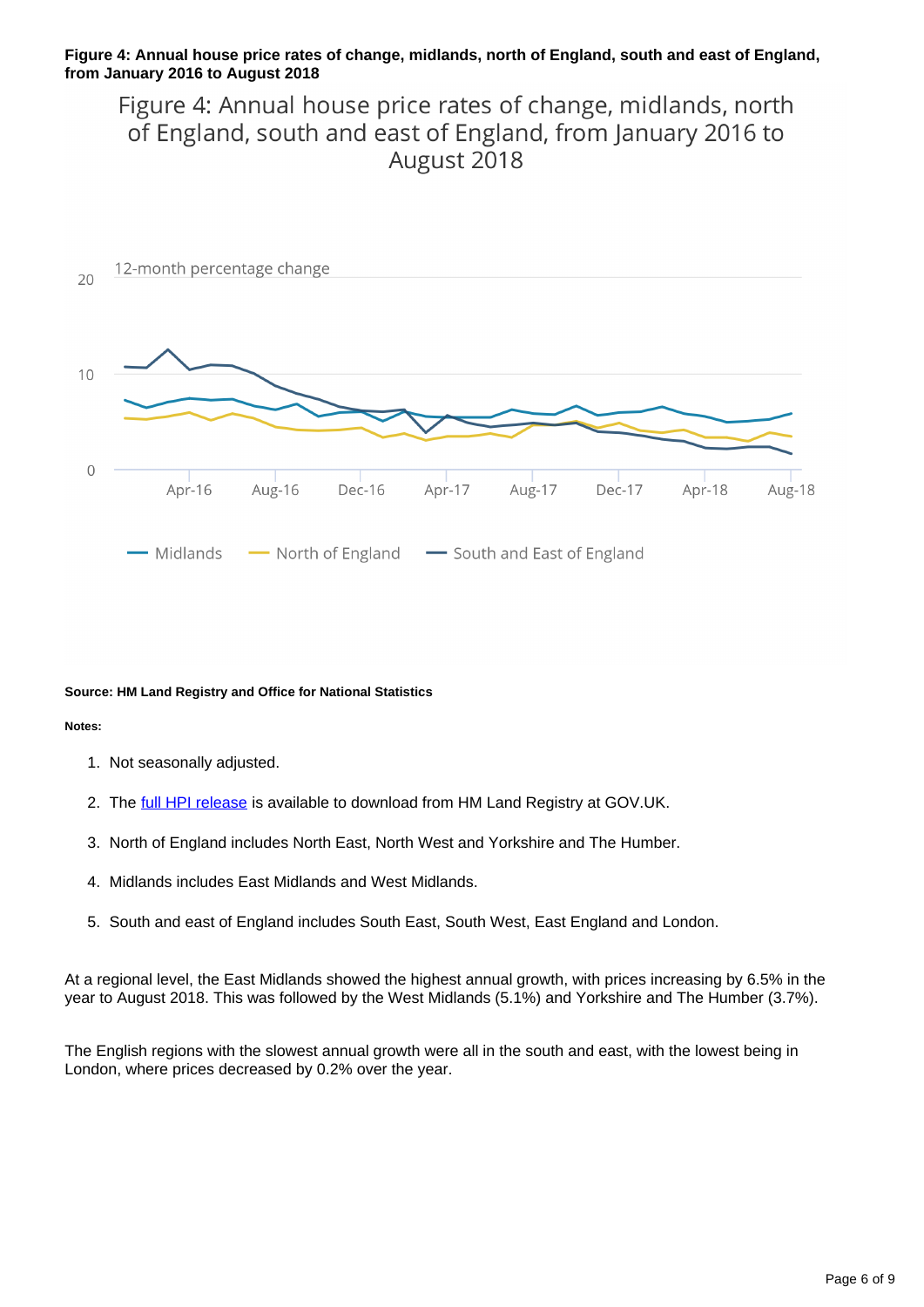### **Figure 5: All dwellings annual house price rates of change, year to August 2018, by English region**

Figure 5: All dwellings annual house price rates of change, year to August 2018, by English region



#### **Source: HM Land Registry and Office for National Statistics**

#### **Notes:**

- 1. Not seasonally adjusted.
- 2. The [full HPI release](https://www.gov.uk/government/collections/uk-house-price-index-reports) is available to download from HM Land Registry at GOV.UK.

While the annual house price growth in the south and east of England is slowing, they remain the most expensive areas to purchase a property. London is the region with the highest average house price at £486,000, followed by the South East and the East of England, at £329,000 and £292,000 respectively. The lowest average price continued to be in the North East at £134,000.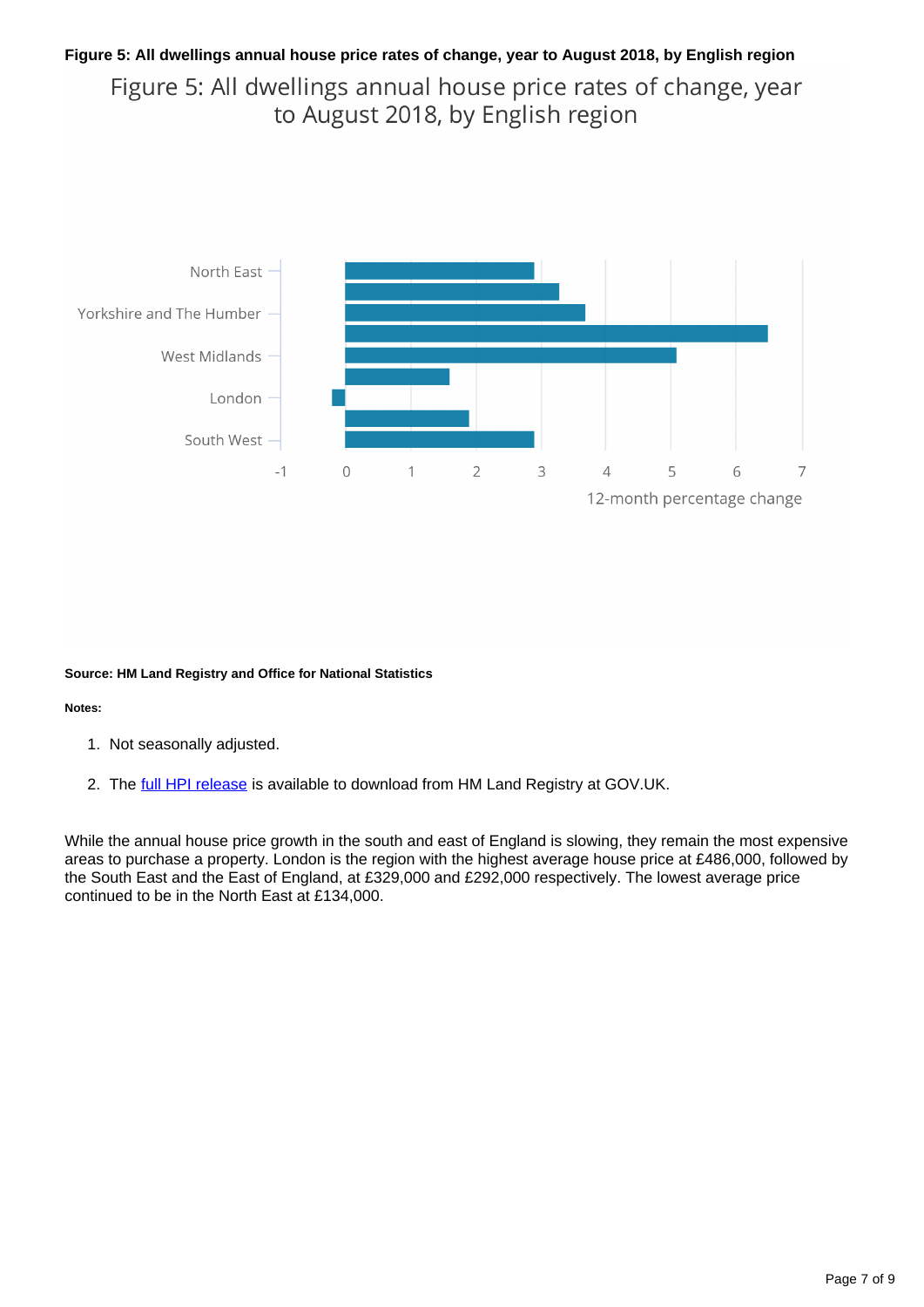### **Figure 6: Average house price, by English region, January 2004 to August 2018**

Figure 6: Average house price, by English region, January 2004 to August 2018



#### **Source: HM Land Registry and Office for National Statistics**

#### **Notes:**

- 1. Not seasonally adjusted.
- 2. The [full HPI release](https://www.gov.uk/government/collections/uk-house-price-index-reports) is available to download from HM Land Registry at GOV.UK.

Data at the local authority level and other breakdowns can be found in the main publication of the UK House [Price Index](https://www.gov.uk/government/collections/uk-house-price-index-reports) published by HM Land Registry on GOV.UK.

### <span id="page-7-0"></span>**6 . Quality and methodology**

Details of the methodology used to calculate the UK House Price Index (UK HPI) can be found on the *guidance* [page](https://www.gov.uk/government/publications/about-the-uk-house-price-index/) of the main release published by HM Land Registry on GOV.UK.

Further information on how the UK HPI compares with the previous Office for National Statistics and HM Land Registry House Price Indices can be found in the article [Explaining the impact of the new UK House Price Index](https://www.ons.gov.uk/economy/inflationandpriceindices/articles/explainingtheimpactofthenewukhousepriceindex/may2016).